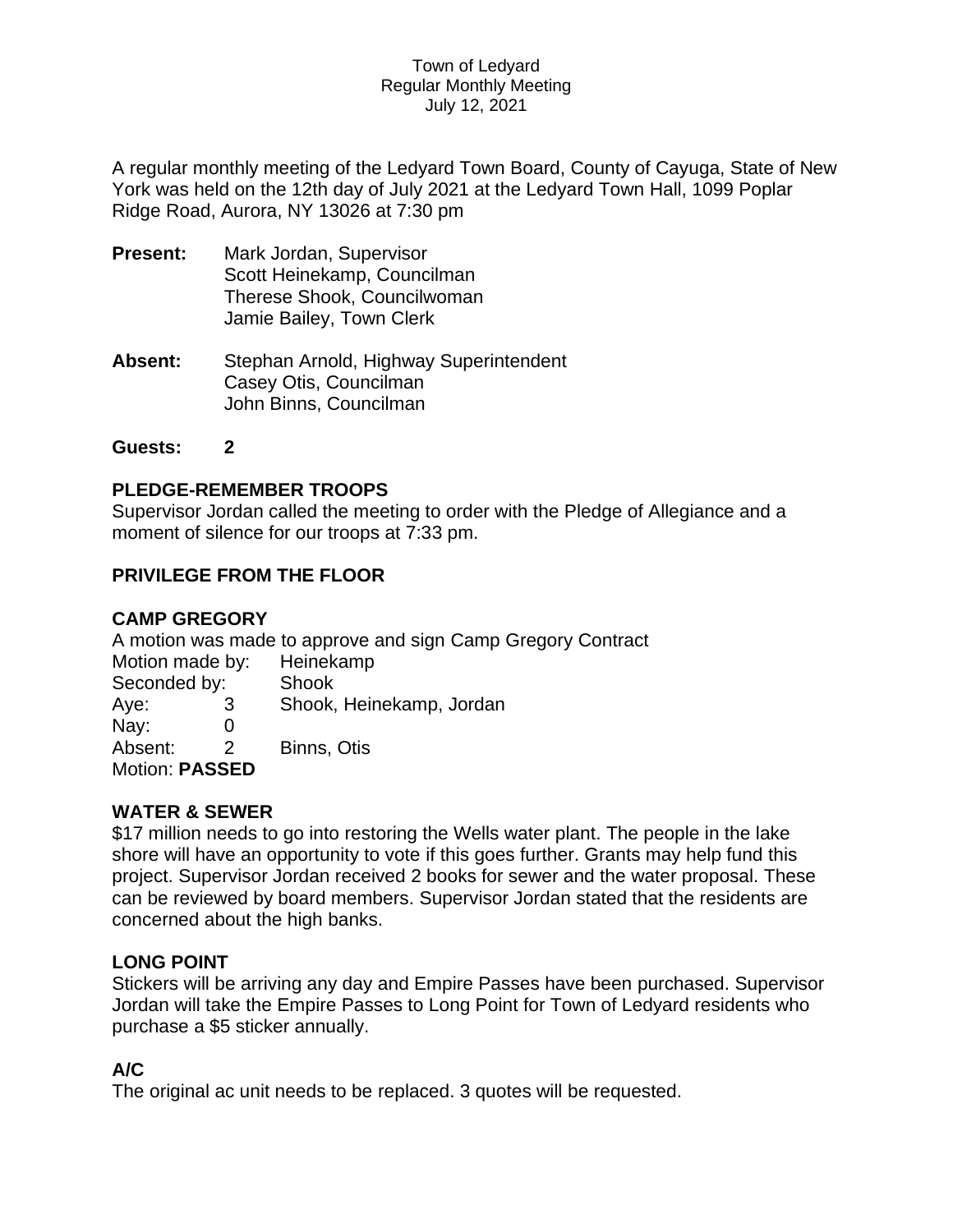# **LAWYER UPDATE**

Previous lawyer, Charles Thomas had a medical emergency and will not proceed with representing The Town of Ledyard in regards to a shed on Sunset Beach that has multiple Town and State violations. Guy Krough will now be representing The Town of Ledyard. A postponement has been requested due to the change in representatives.

## **HIGHWAY**

Tailgate on the new truck will be getting repaired and the cost is unknown at this point.

## **OLD / NEW BUSINESS**

Board needs to discuss marijuana in the town.

### **MINUTES**

A motion was made to accept the minutes from the June 14, 2021.

| Motion made by:       |   | Heinekamp                |
|-----------------------|---|--------------------------|
| Seconded by:          |   | Shook                    |
| Aye:                  | 3 | Shook, Heinekamp, Jordan |
| Nay:                  |   |                          |
| Absent:               | 2 | Binns, Otis              |
| <b>Motion: PASSED</b> |   |                          |

### **REPORTS**

A motion was made to accept the Supervisor, Code Enforcement, and Clerk report for the month of June 2021.

| Motion made by<br>Seconded by: |  | <b>Shook</b><br>Heinekamp |
|--------------------------------|--|---------------------------|
|                                |  |                           |
| Nay:                           |  |                           |
| Absent:                        |  | Binns, Otis               |
| <b>Motion: PASSED</b>          |  |                           |

# **BILLS**

A motion was made to pay the bills apart from the Assessor vouchers.

| Motion made by:<br>Seconded by: |  | Heinekamp<br>Shook |
|---------------------------------|--|--------------------|
|                                 |  |                    |
| Nay:                            |  |                    |
| Absent:                         |  | Binns, Otis        |
| Motion: PASSED                  |  |                    |

| <b>ABSTRACT</b> | #07        |
|-----------------|------------|
| <b>VOUCHER</b>  | 146-169    |
| <b>FUND A</b>   | \$4,112.62 |